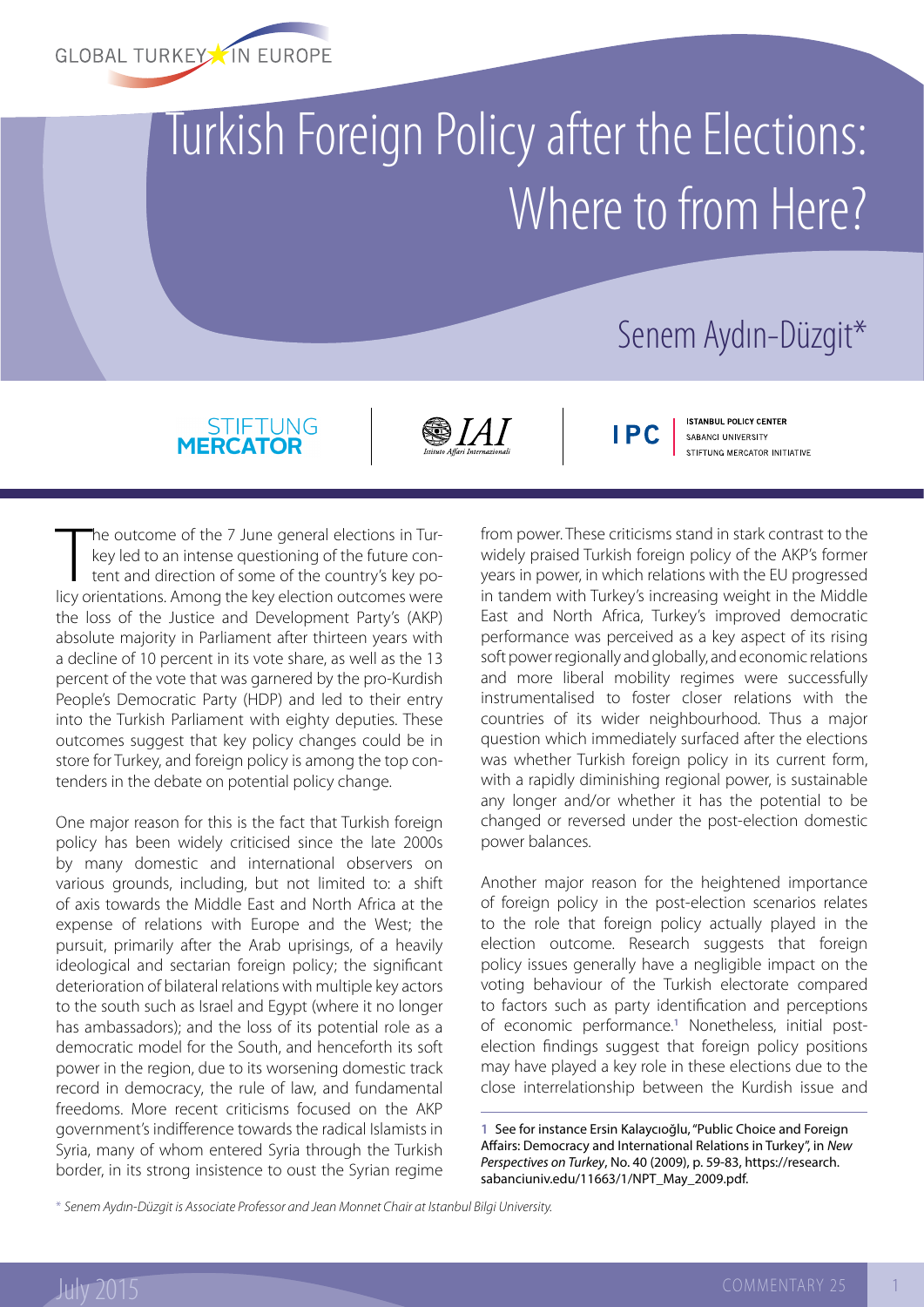Turkish foreign policy in Syria.**<sup>2</sup>** When the Islamic state militants besieged the Kurdish town of Kobane in Syria, the Turkish government initially did not allow the Kurdish Peshmerge forces from Iraq or the Kurdish citizens of Turkey (who also had relatives in Kobane) to cross Turkish territory and the Turkish border to aid the Kurdish forces in Kobane fighting against the forces of the Islamic state. Furthermore, President Erdoğan made statements that gave the impression that the government perceived the Islamic State forces to be less threatening than the prospect of a larger Kurdish state that included parts of Iraq and Syria, given its own domestic problems with its Kurdish minority.**<sup>3</sup>** The government only changed its course and allowed passage to Kobane upon strong pressure exerted by the United States. The domestic uprisings in Turkey in reaction to the government's initial indifference to the Kurdish militia's and to its own Kurdish citizens' calls for assistance to Kobane resulted in a death toll of thirty-five people in the country within the course of three days in October 2014. The large shift of the AKP's ethnic Kurdish vote to the HDP in the elections, which allegedly played a key role in the AKP's loss of its singleparty rule, was in turn partly attributed to the Kobane incidents. The HDP in particular brought up the issue several times during its election campaign, and it has widely been argued that the government's initial position in Kobane created a significant disillusionment across the Kurdish constituency that had formerly chosen to vote for the AKP.

While change seems both necessary and inevitable given the rapidly shifting dynamics in Turkey's wider neighbourhood, the heavy domestic and international criticisms levelled at its recent foreign policy, and the close internal-external linkage reflected in the election outcome, much depends on post-election constellations. As of now, it remains to be seen whether Turkey will have a coalition government or, in the case that no government is successfully formed, early elections. If an agreement can be reached, a coalition government is most likely to be formed between the AKP and the Republican People's Party (CHP) or between the AKP and the Nationalist Movement Party (MHP). Although hard to speculate about, an AKP-CHP coalition may run the possibility of steering the country's foreign policy towards a more rationalist line by which ideological orientations of the former era are dropped in favour of more pragmatic steps in the wider region. This could possibly imply improved



Ankara, 13 July 2015: Turkey's prime minister Ahmet Davutoğlu meets main opposition Republican People's Party (CHP) leader Kemal Kılıçdaroğlu as part of the first round of coalition talks. Photo: Reuters.

and thus more balanced relations with the West, a tougher stance against the Islamic state, better relations with other key regional players including Israel, and the sustenance of the internal peace process with its Kurdish citizens, which could in turn bolster Turkey's confident activism in its region. This positive outcome, however, would largely hinge on the success of the coalition and the extent to which the AKP would be inclusive of its coalition partner in foreign policy-making.

A possible AKP-MHP coalition, on the other hand, may provide a different, and less positive outcome. Given MHP's strong euroscepticism and the AKP's increasing aversion to the European project since the second half of the 2000s, Turkey could be further distanced from the EU under an AKP-MHP coalition government. The rise of the nationalist tone in government would also work against a possible reconciliation with Armenia or the resolution of the Cyprus conflict. Relations with the South could fare even worse. This is largely due to the MHP's strong opposition to the internal peace process and to the prospects of an independent/autonomous Kurdish state/entity outside the country's immediate borders. Foreign policy pundits have already begun to speculate that, if realised, this could be a "war coalition" wherein Turkey would invade Syria to fend off the possibility of an independent Kurdish state or an autonomous Kurdish region along Turkey's southern border. It has been argued that this would not only help to serve the MHP's nationalist purpose, but also bolster support for Erdoğan and the AKP in the case that early elections are held even after the forming of the coalition.<sup>4</sup> In other words, it could help strengthen Erdoğan's claim that the country needs a strong one-man rule – thus presidentialism à la Erdoğan – if it is to overcome these rising sources of insecurity in the neighbourhood. Some have even argued that Erdoğan may also go down that road in the case that no

**<sup>2</sup>** Hazal Özvarış, "Bekir Ağırdır: Erken seçimi zorlarsa AKP çok daha fena çakılır, HDP kesinlikle kazançlı çıkar" (Bekir Ağırdır: If the AKP pushes for early elections it would suffer even worse, HDP would definitely gain), in *T24*, 9 June 2015, [http://t24.com.tr/haber/](http://t24.com.tr/haber/bekir-agirdir-erken-secimi-zorlarsa-akp-cok-daha-fena-cakilir-hdp-kesinlikle-kazancli-cikar,299134) [bekir-agirdir-erken-secimi-zorlarsa-akp-cok-daha-fena-cakilir-hdp](http://t24.com.tr/haber/bekir-agirdir-erken-secimi-zorlarsa-akp-cok-daha-fena-cakilir-hdp-kesinlikle-kazancli-cikar,299134)[kesinlikle-kazancli-cikar,299134.](http://t24.com.tr/haber/bekir-agirdir-erken-secimi-zorlarsa-akp-cok-daha-fena-cakilir-hdp-kesinlikle-kazancli-cikar,299134)

**<sup>3</sup>** "Erdoğan: Kobani düştü düşüyor" (Erdoğan: Kobane is about to fall), in *BBC Türkçe*, 7 October 2014, [https://www.youtube.com/](https://www.youtube.com/watch?v=ZBEk9AyFDBw) [watch?v=ZBEk9AyFDBw.](https://www.youtube.com/watch?v=ZBEk9AyFDBw) See also [https://www.youtube.com/](https://www.youtube.com/watch?v=ROnHrB9h39A) [watch?v=ROnHrB9h39A.](https://www.youtube.com/watch?v=ROnHrB9h39A)

**<sup>4</sup>** Jeremy Shapiro and Ömer Taşpınar, "Why would Turkey invade Syria?", in *Order from Chaos* | Brookings blog, 2 July 2015, [http://](http://brook.gs/1HL0Unw) [brook.gs/1HL0Unw.](http://brook.gs/1HL0Unw)